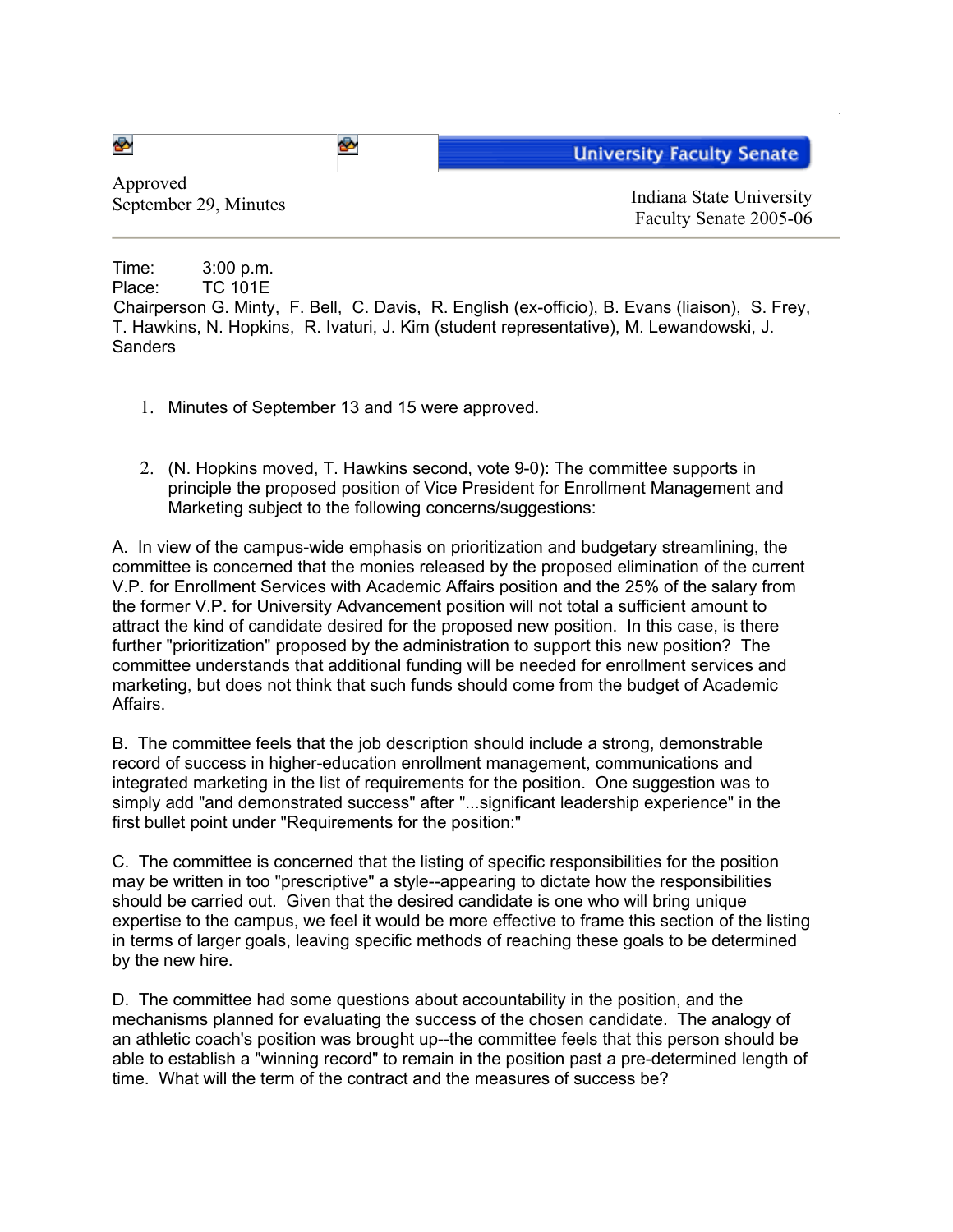E. The committee felt that it would be best for the search committee to include an off-campus member with expertise in enrollment management, because data provided by candidates to support claims of demonstrated success in enrollment management will need to be critically evaluated.

3. (N. Hopkins moved, T. Hawkins second, vote 9-0): The committee requests clarification of the following questions regarding the position of Vice President for Enrollment Management and Marketing:

A. To what extent is the position to include support of graduate, as well as undergraduate, recruitment and enrollment? Also to what extent is the position to include support for international student recruitment and enrollment?

B. Should the responsibility for retention of students figure so prominently in the listed duties and descriptions? Doesn't a greater responsibility for retention fall within the academic sphere?

- 4. The committee agreed that this advice regarding the position of Vice President for Enrollment Management and Marketing will be reviewed by the committee and forwarded to the Provost next week.
- 5. The Administrative Affairs Committee Charges for 2006-2007 were briefly discussed.

G. Minty contacted D. McKee to see if she could meet with the committee to discuss charges #1 &2. She agreed to attend a future meeting.

There was a discussion of charge #9 and the committee agreed to accept this charge. (N. Hopkins moved, F. Bell second, vote 9-0): All votes related to charge #9 be will be taken by paper ballot.

6. The committee agreed to discuss charge #8 at the next meeting.

The meeting adjourned at 4:35

Respectfully submitted,

J. Sanders, Secretary

Last modified:  $\frac{1}{\mathbb{R}}$  i»;

[Copyright](http://www.indstate.edu/copyright/) © 2010 by [Indiana State University](http://www.indstate.edu/facsenate/AAC_miutes_2005_06_September29.htm).